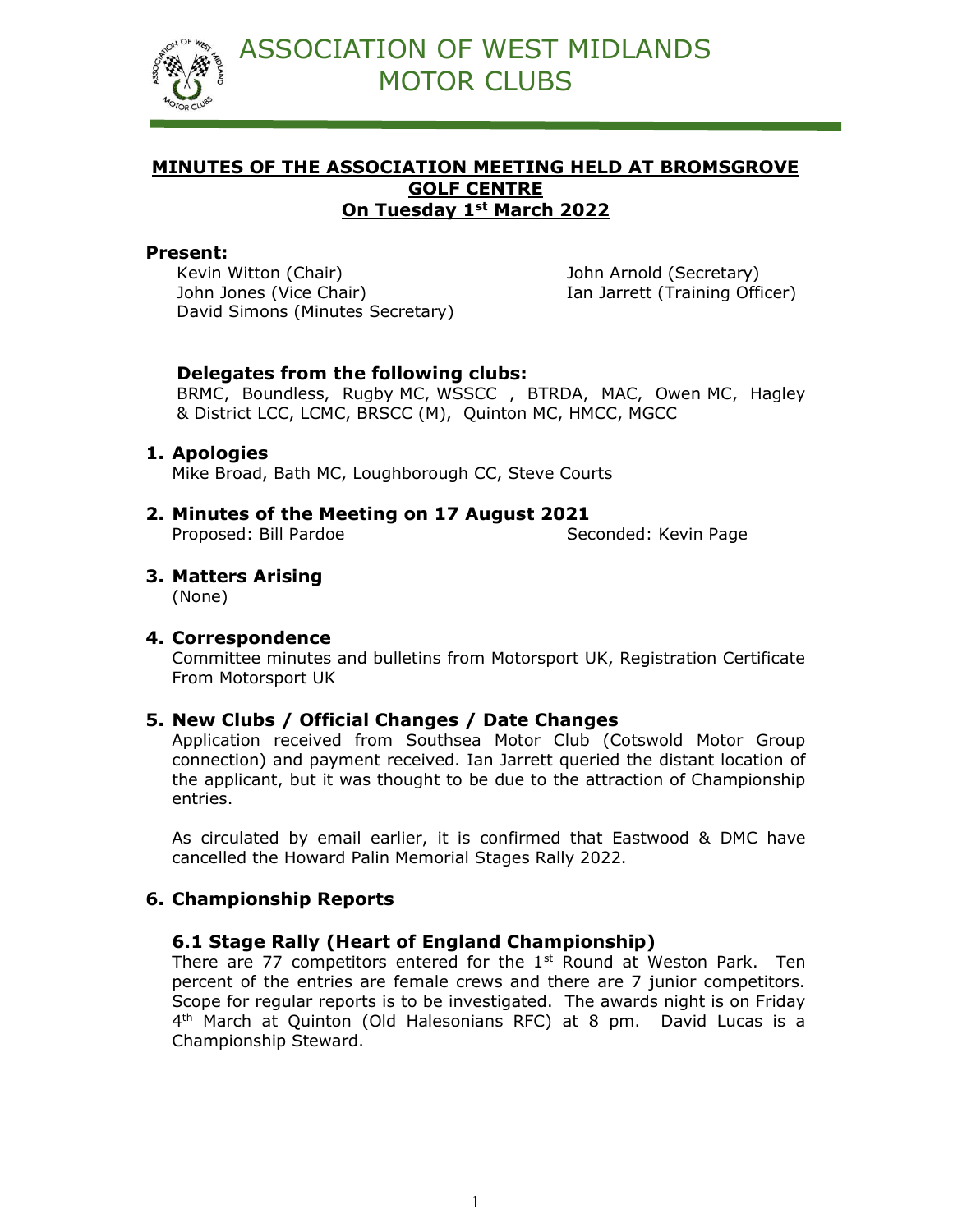

# 6.2 Car Trial

No report. Phil Derbyshire is currently holding the awards/trophies for 2021.

### 7. Training Officer's Report

Fornightly rally marshals training is being provided by zoom, in conjunction with BMMC/BRMC and a full day is planned for practical training. Further faceto-face training sessions are planned.

There is a training advisory group meeting at Motorsport UK on 3rd March 2022 and feedback will be provided.

Multi-discipline training modules are being prepared/provided. It was agreed that Gaydon would be investigated as a possible future venue for training.

Ian Jarrett remains the main contact for training; contact Ian, John Jones or Kevin W.

# 8. Motorsport UK Regional Committee & Rallies Committee Reports

#### Regional:

John A confirmed there had been a recent meeting and reported that the Streetcar initiative was now being aimed at all disciplines, with clubs being encouraged to provide classes for standard cars in their events. Parameters remain to be identified for vehicle safety, safety equipment, etc.

A scrutineering trial is in progress for circuit racing and karting; digital vehicle passports are also planned.

A minority of other Associations were querying this Association's training initiatives, but it is clear that they are approved by the training regime at Motorsport UK

New staff at Motorsport UK include: Daniel Smith (Director of Marketing), Ian Smith (Technical Director) Reece Tarran (British GP Organisation) and Matt Johnson (HR)

The hardcopy signing-on sheet is now available for use again as an option, but clubs can retain their on-line systems, provide the necessary declarations are made. This also applies to clubs own bespoke hardcopy versions. venues, including RAF bases at Wittering and Cosford for speed events.

Stage Rally Safety Requirements are still under review as the changes proposed in January 2022 were not approved; the 2018 version still applicable. Training for Secretaries of the Meeting will be introduced from